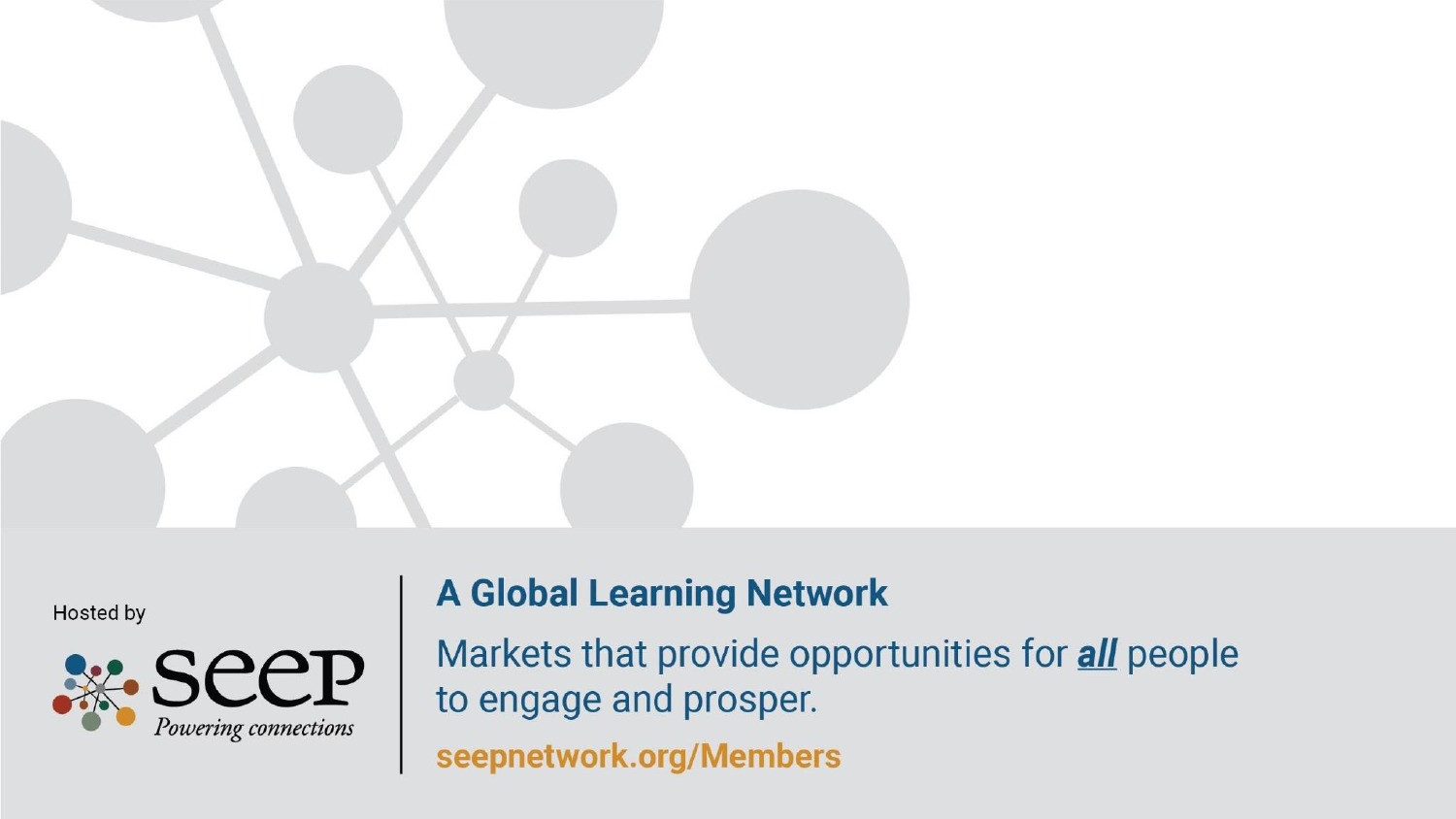

### Sustainable Savings Mobilization for Low-Income Women: Combining Personal Service with Digital Efficiency

### August 10, 2017 | 9:30 – 10:30 am (EDT)



Mary Pat McVay **Opportunity** International



Kwaku Acheampong Sinapi Aba Savings and Loans



Jeff Abrams Bankable Frontier Associates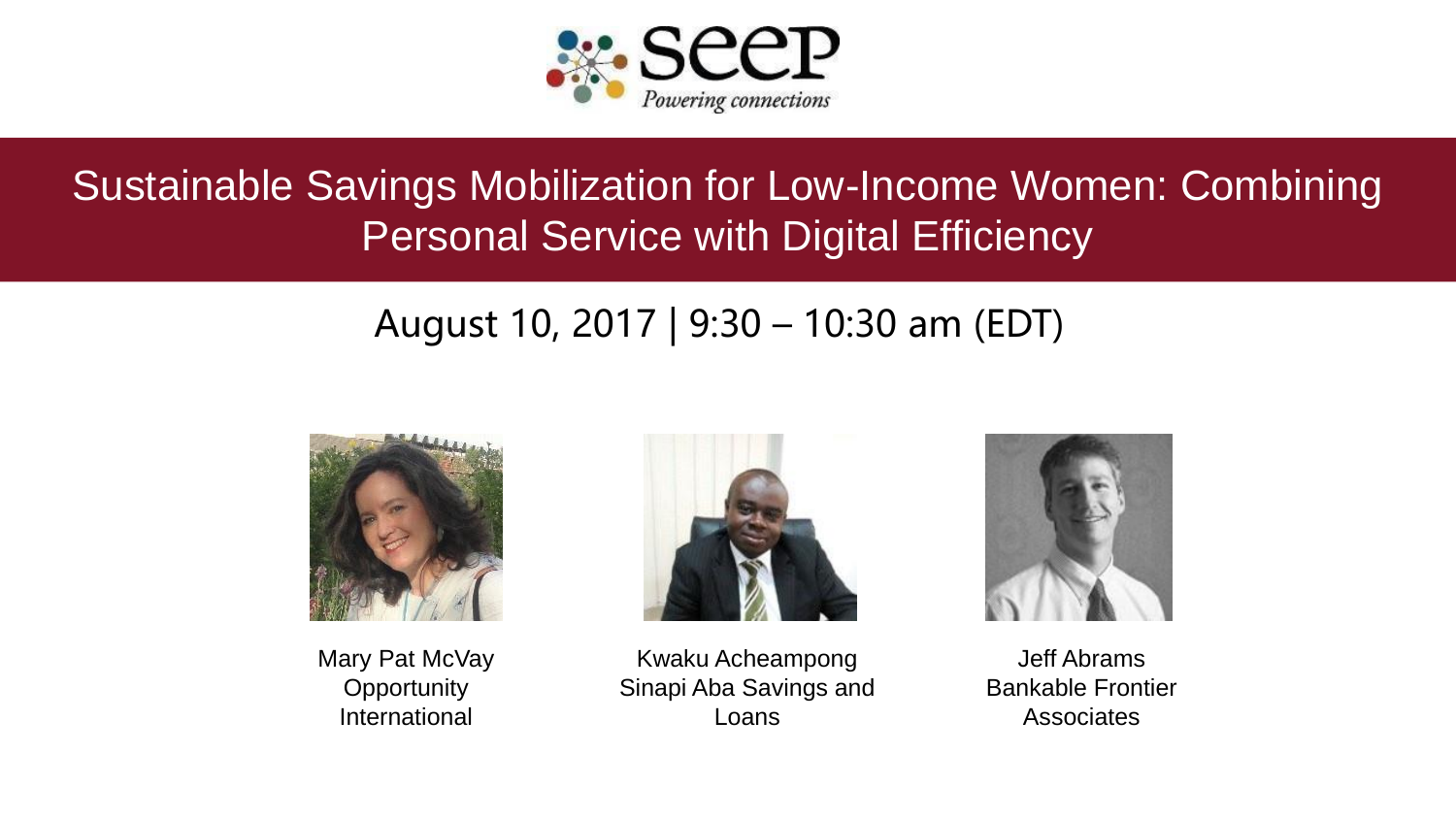

- 1. Welcome and Introductions
- 2. Clients at the Centre Sinapi's Susu Model
- 3. SASL Financial Model (BFA)
- 4. Wrap Up and Closing











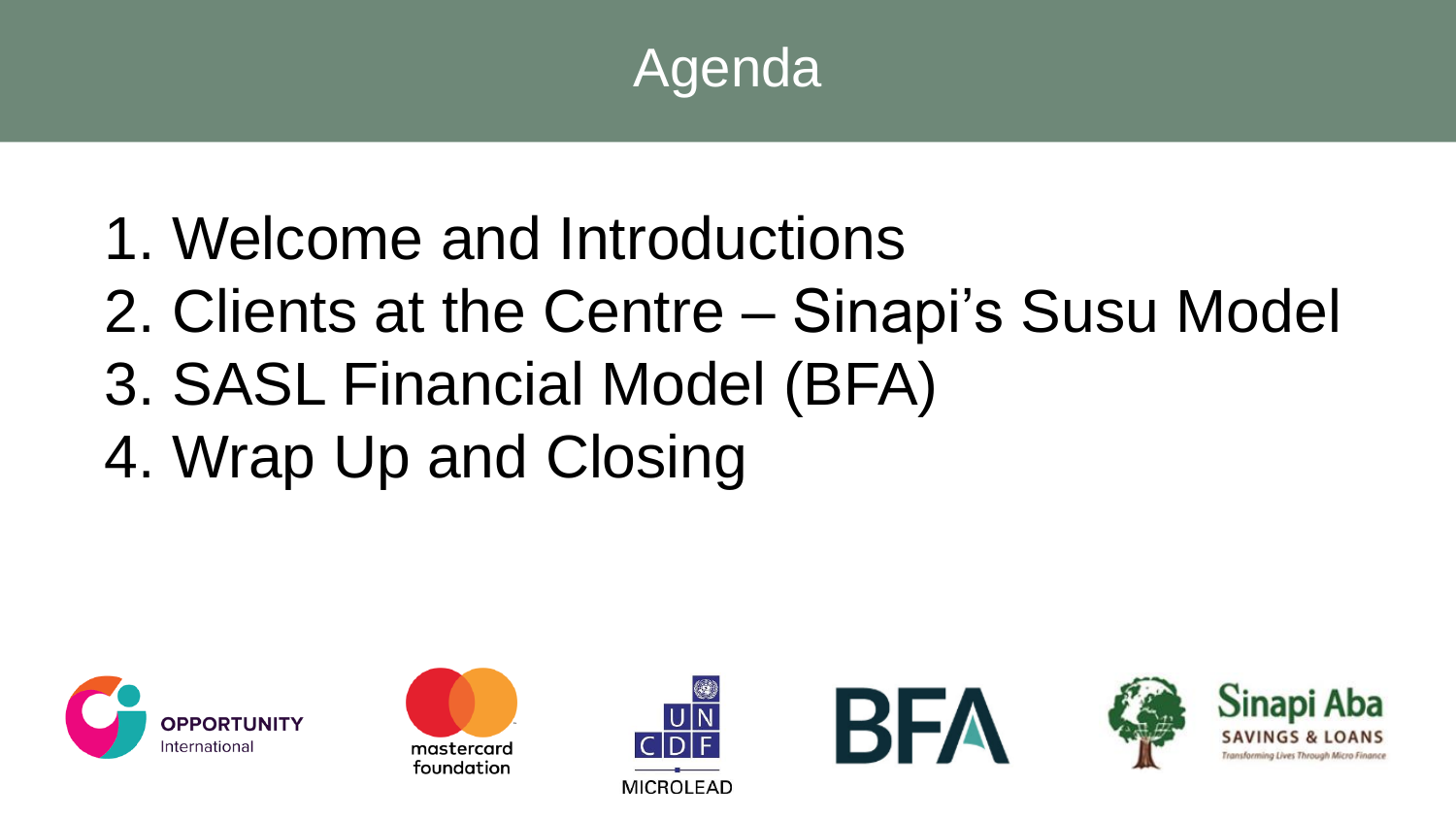### Clients at the Centre – Sinapi's Susu Model



### Kwaku Acheampong Sinapi Aba Savings and Loans kacheampong@sinapiaba.com



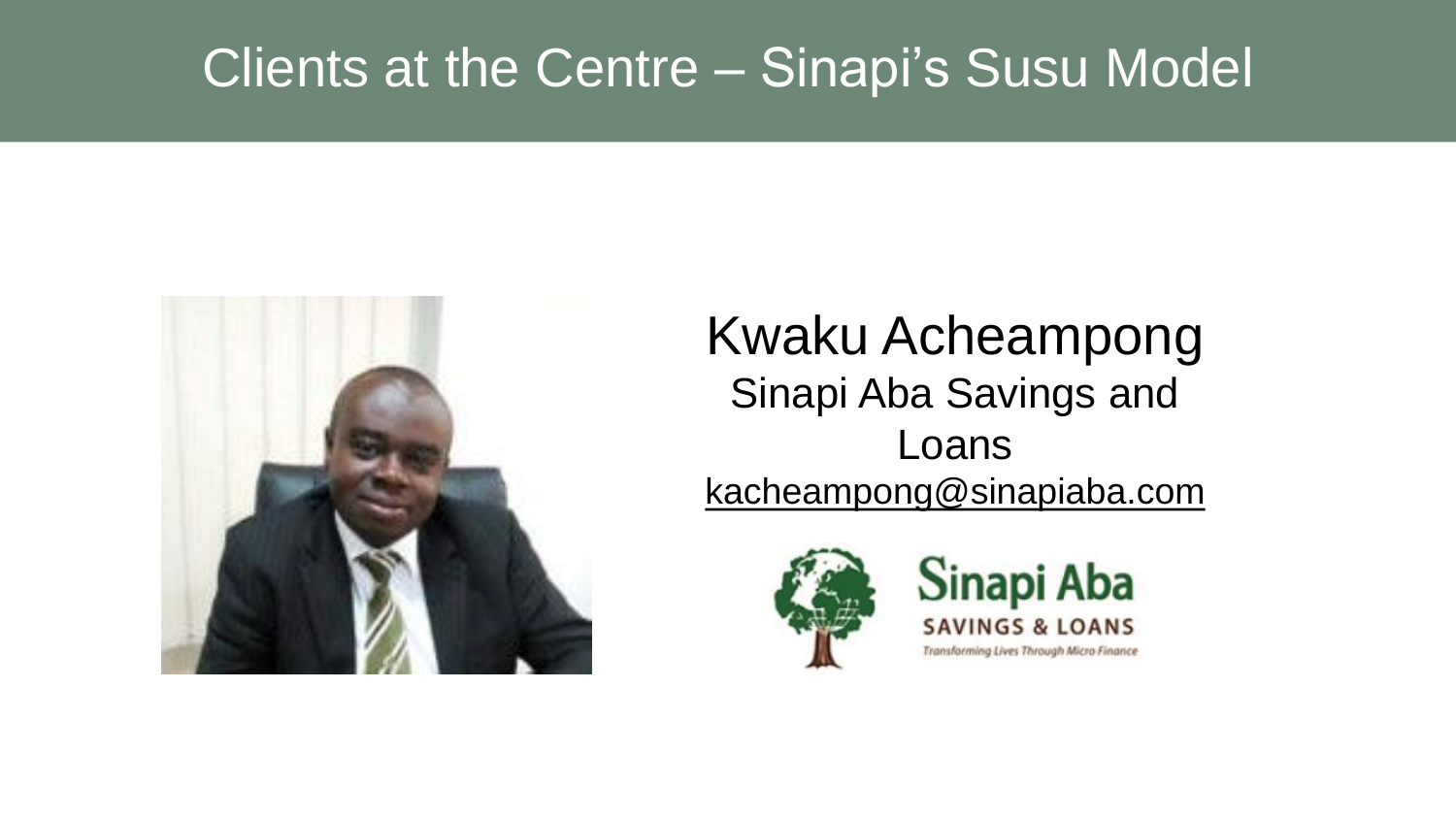### The Decision to Transform

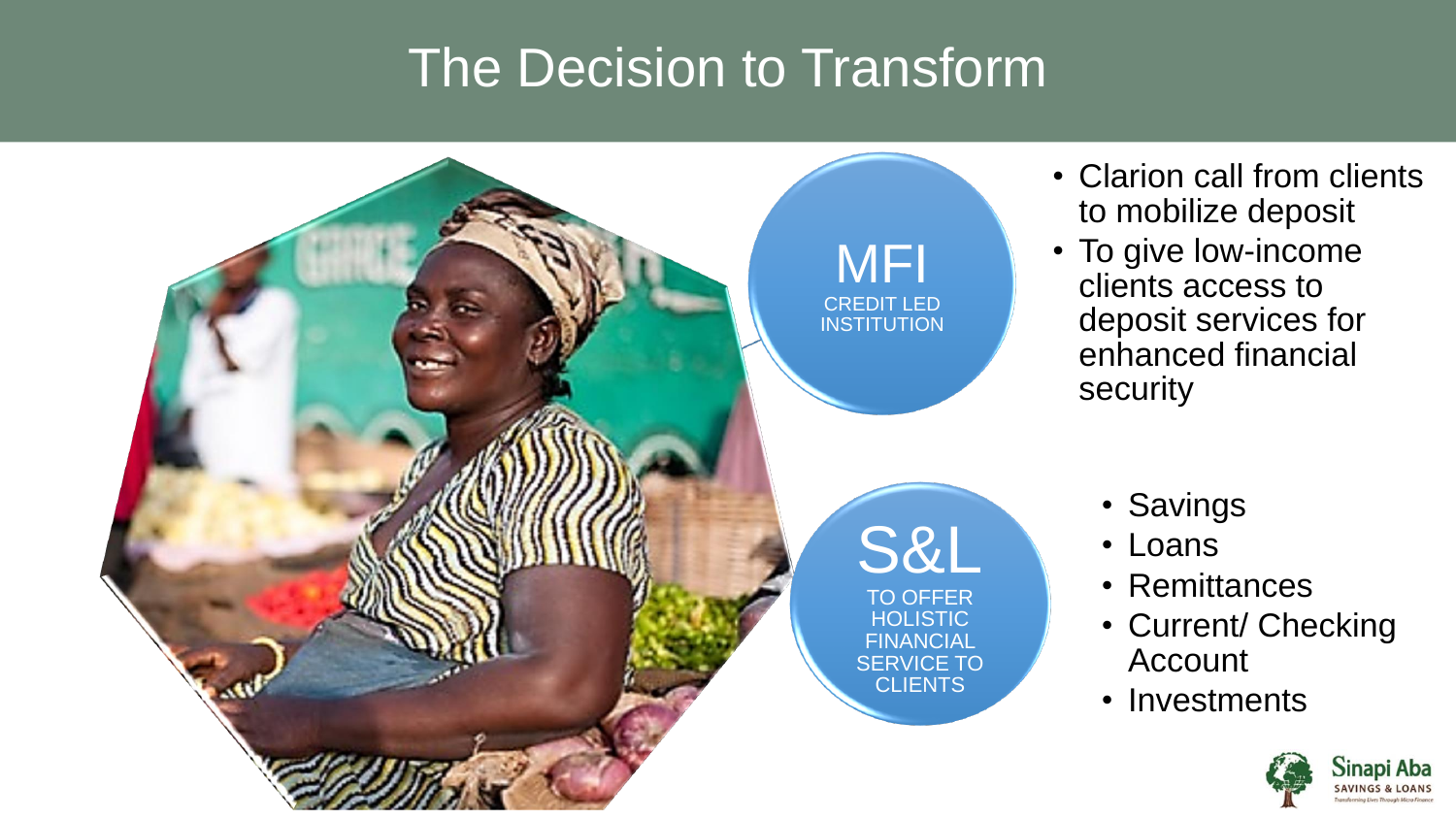### What Did Clients Need in a Savings (Deposit) Service?



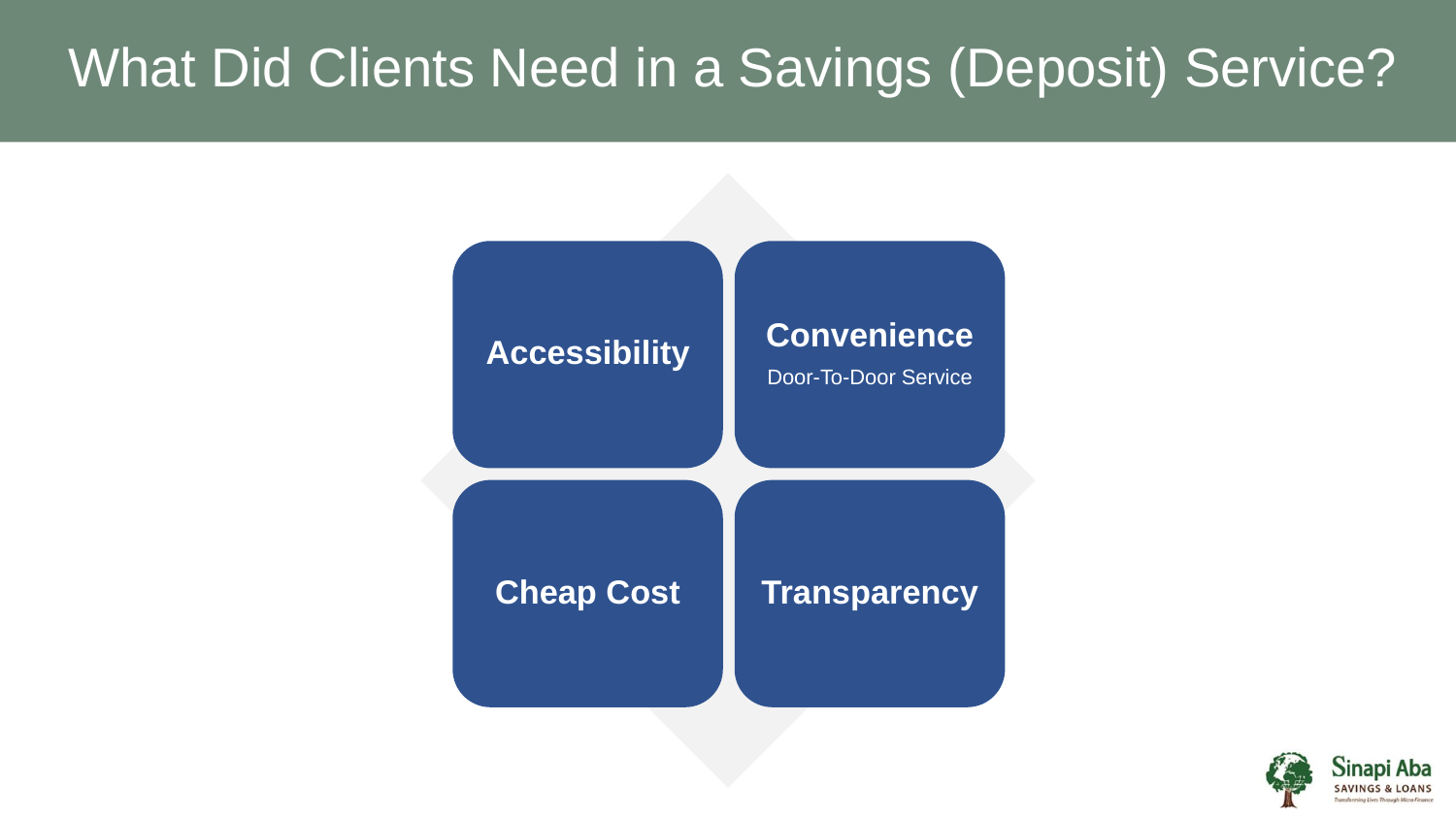### Why Susu?

**Maintain focus on the existing core customer base (low income segment)** 

**Reach out to the existing clients to perform financial transactions in the field – collect daily sales**

**Provide a better alternative to the "traditional Susu collection"**

**Provide financial access in busy markets, rural communities – access at your doorstep**

**Commitment savings – a reminder by pursuing the customer to save on a mutually agreed regularity.** 

**Human Face and client interaction – customer service**

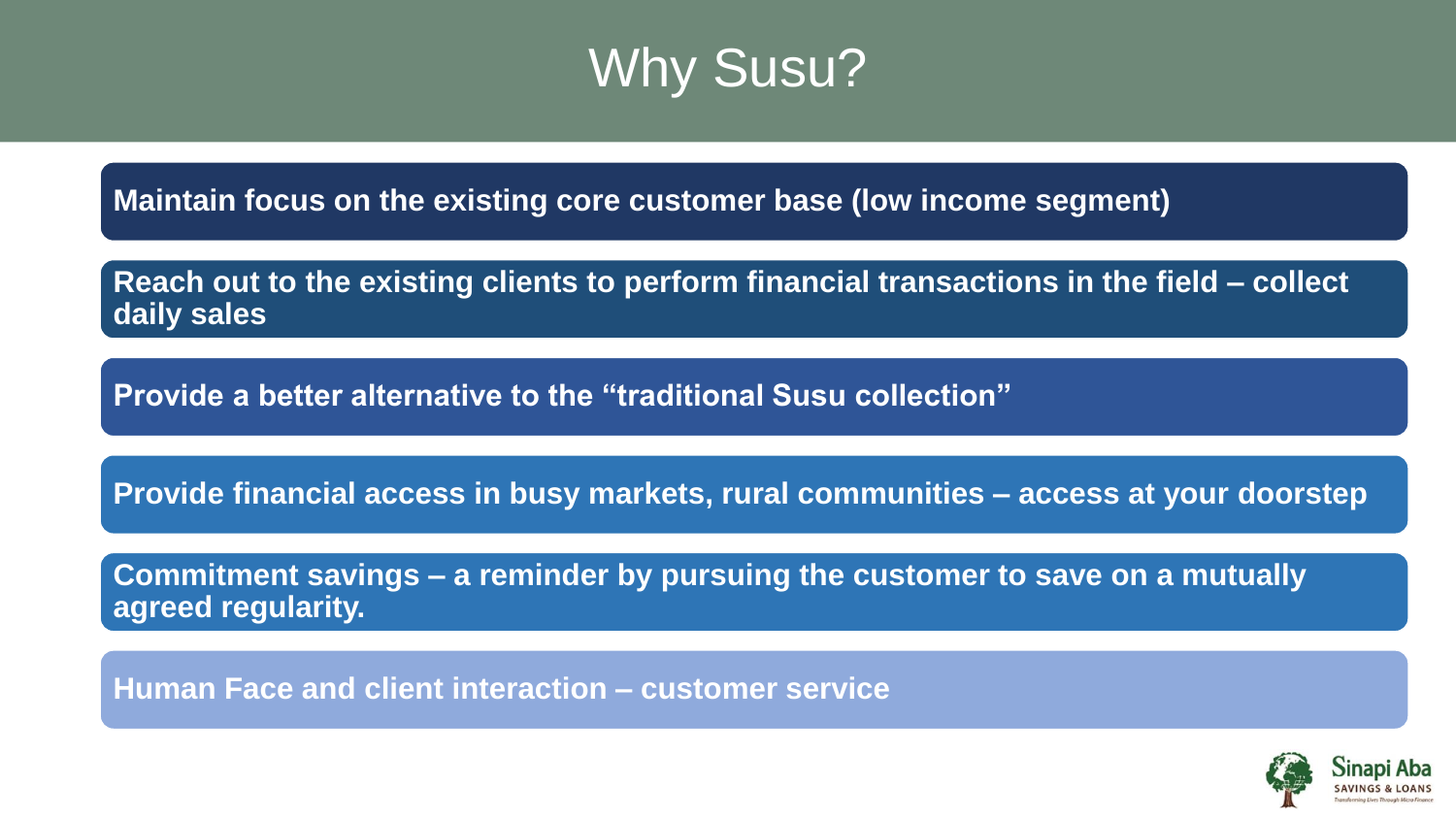## Digitizing the Susu Model



SMS alerts sent to customer's phone right after committing the transaction

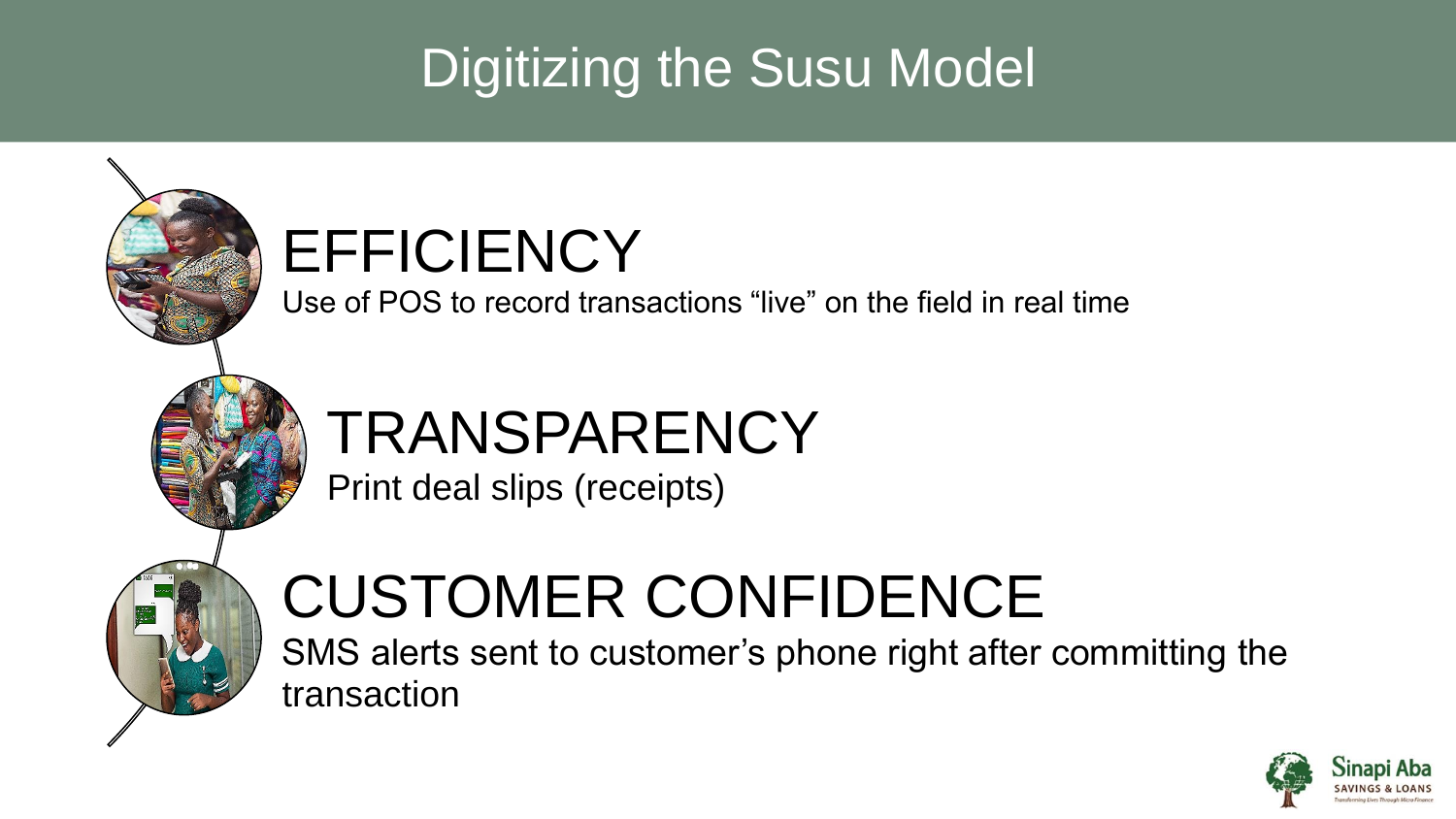### Key Successes & Learnings

Massive "Take-up" Increased number of savings accounts by over 130,000

Deposit portfolio boost USD 5 million (constitutes 24% of deposit book)

Increase in funding from savings mobilization

Reduced cost of borrowings from external funders

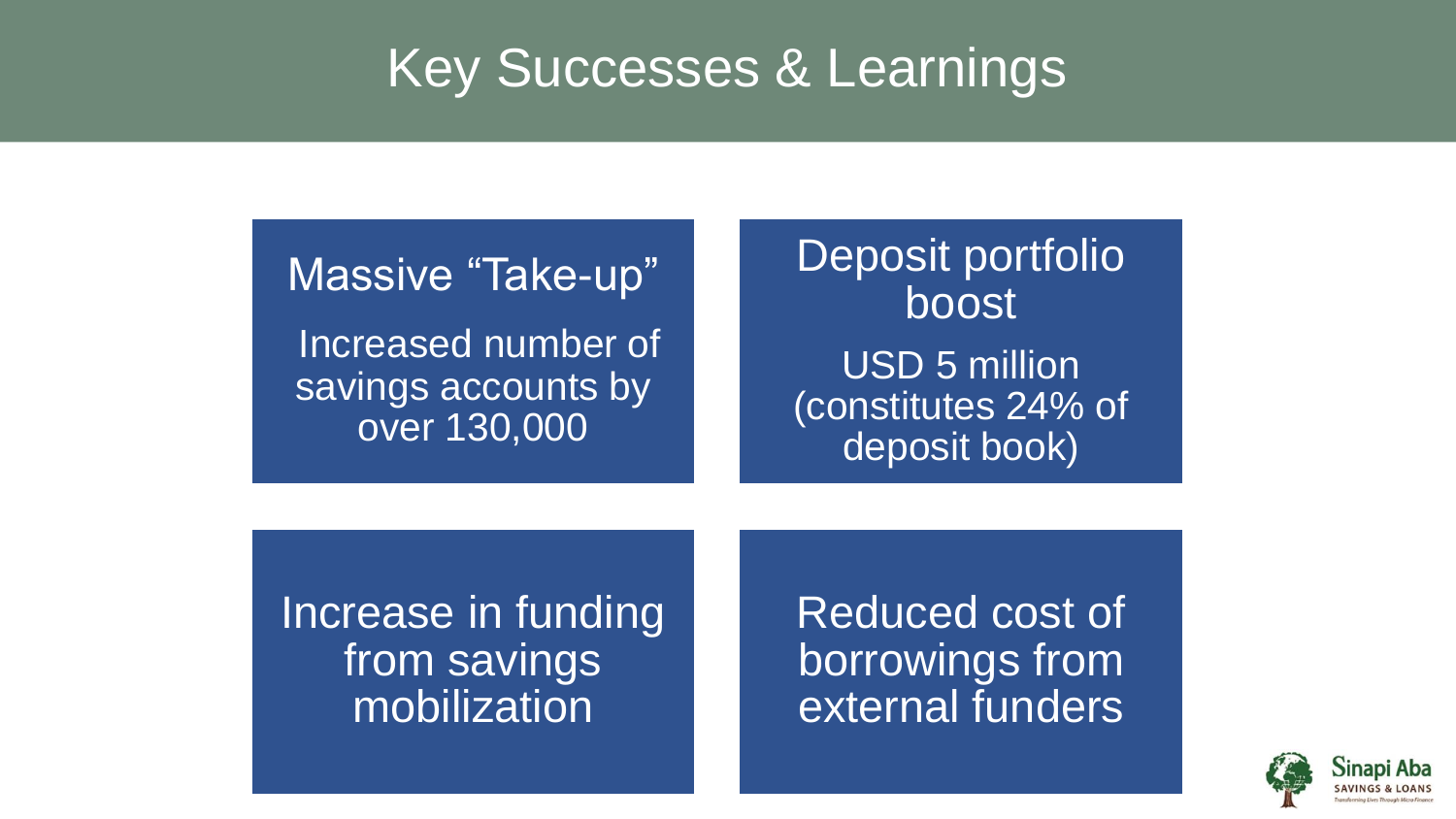## Challenges and Solutions Applied

| Type of Challenge  | Challenge                                                                      | <b>Mitigating Solution</b>                                                                                                                                                                 |
|--------------------|--------------------------------------------------------------------------------|--------------------------------------------------------------------------------------------------------------------------------------------------------------------------------------------|
| <b>OPERATIONAL</b> | 1. Security of cash collected by<br>MB's in the field from theft<br>and fraud. | SASL introduced a threshold on the amount a single<br>client can deposit and the amount an MB can hold.<br>Lagging field withdrawals by 24hrs to allow for the<br>necessary due diligence. |
|                    | 2. Clients complained of<br>inconsistencies of MB visits.                      | Tightened demarcated locations (zoning) for MB's and<br>supervision.                                                                                                                       |
| <b>TECHNICAL</b>   | 1. Fluctuation/lack of mobile<br>network coverage.                             | • SASL POS devices uses dual SIM which allows MB's<br>to rely on multiple networks.                                                                                                        |
|                    | 2. Intermittency in the delivery<br>of SMS alerts.                             | Although this is dependent on MNO, a call centre was<br>established for clients to seek clarification.                                                                                     |
| <b>FINANCIAL</b>   | 1. High cost of POS devices                                                    | SASL adopted alternative solutions (Xtigi phones)<br>$\bullet$<br>which are cheaper and very durable.                                                                                      |

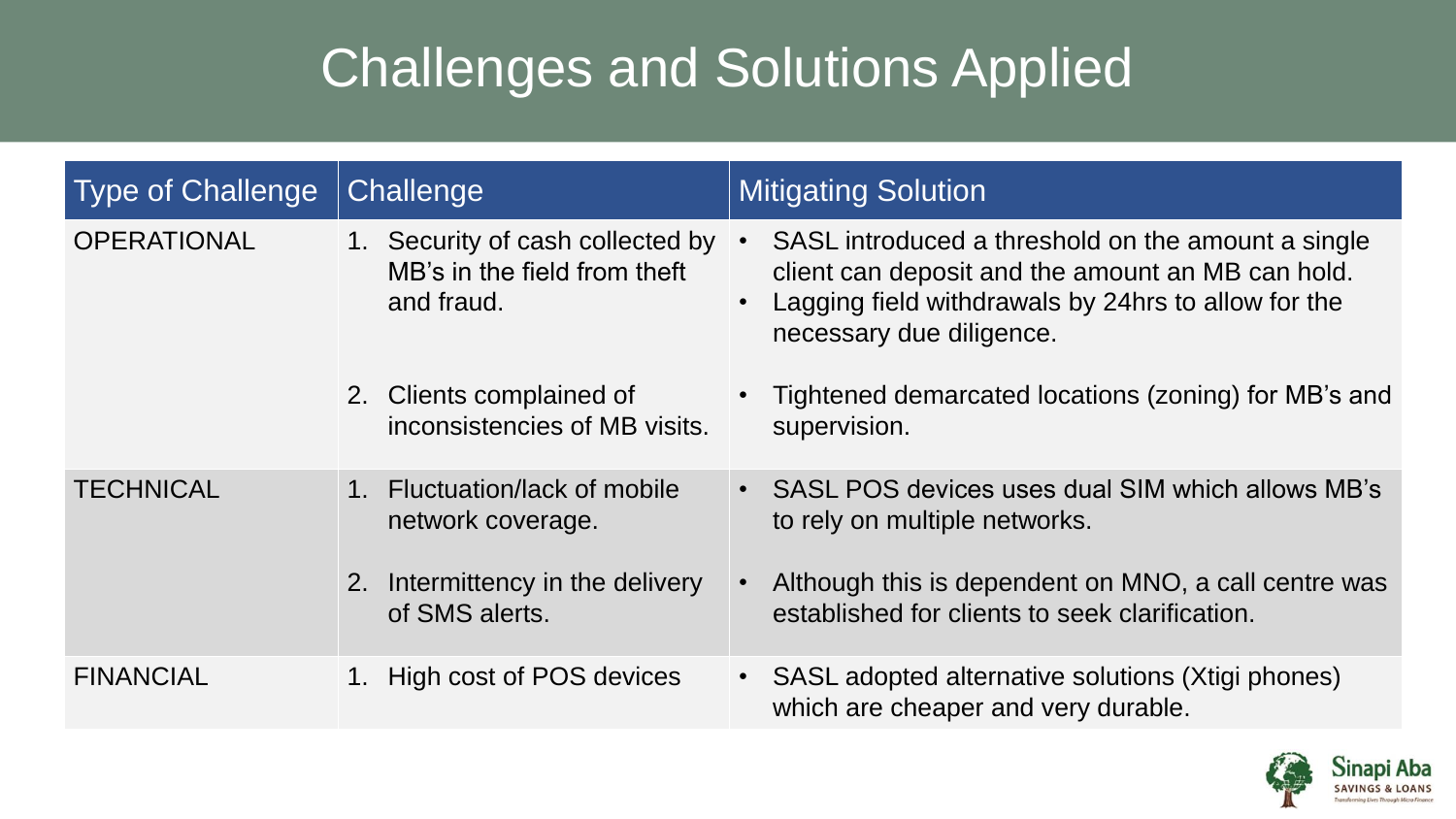### SASL Financial Model (BFA)



### Jeff Abrams Bankable Frontier Associates jabrams@bfaglobal.com

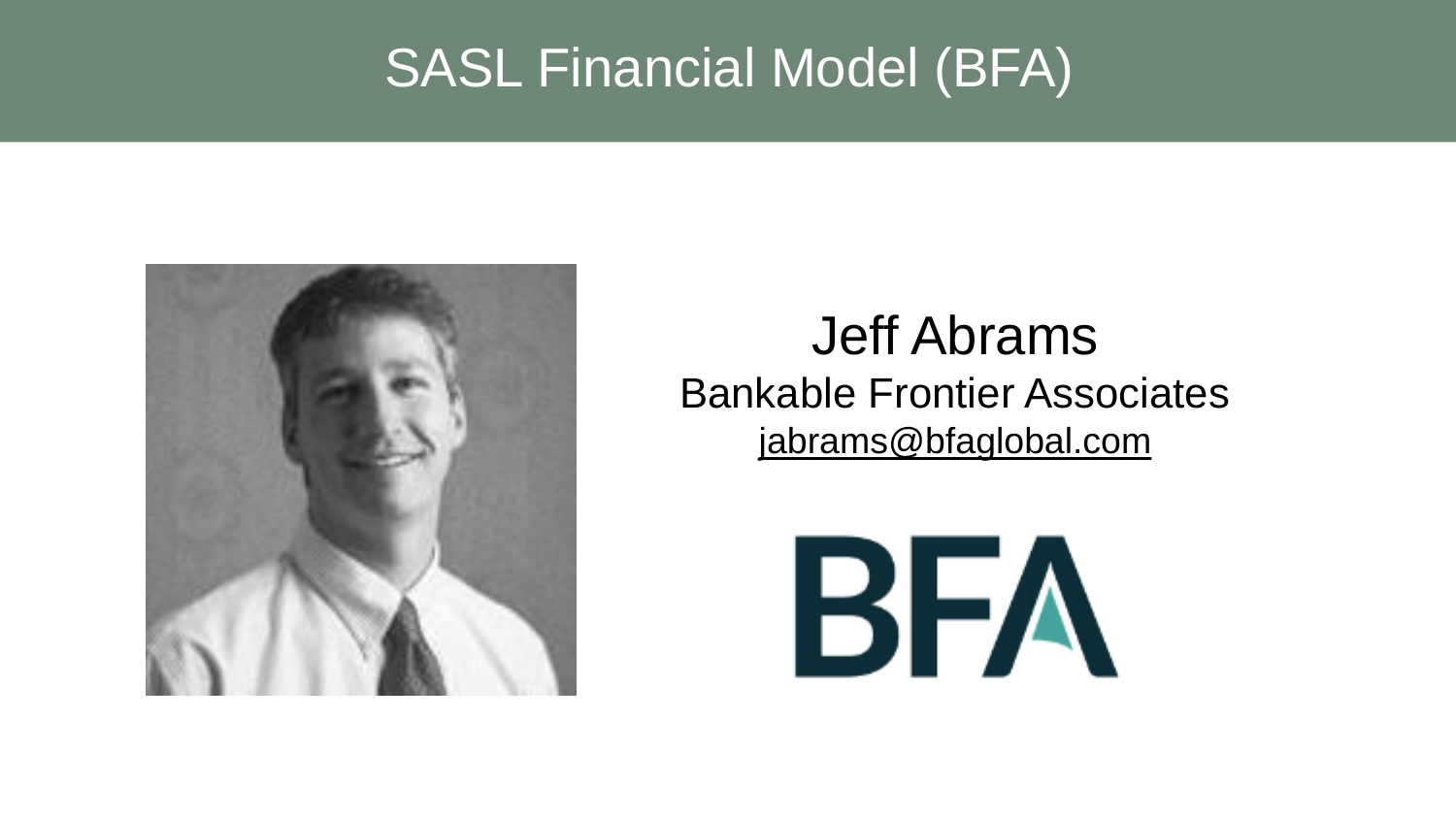### Distinguishing core business lines & activities

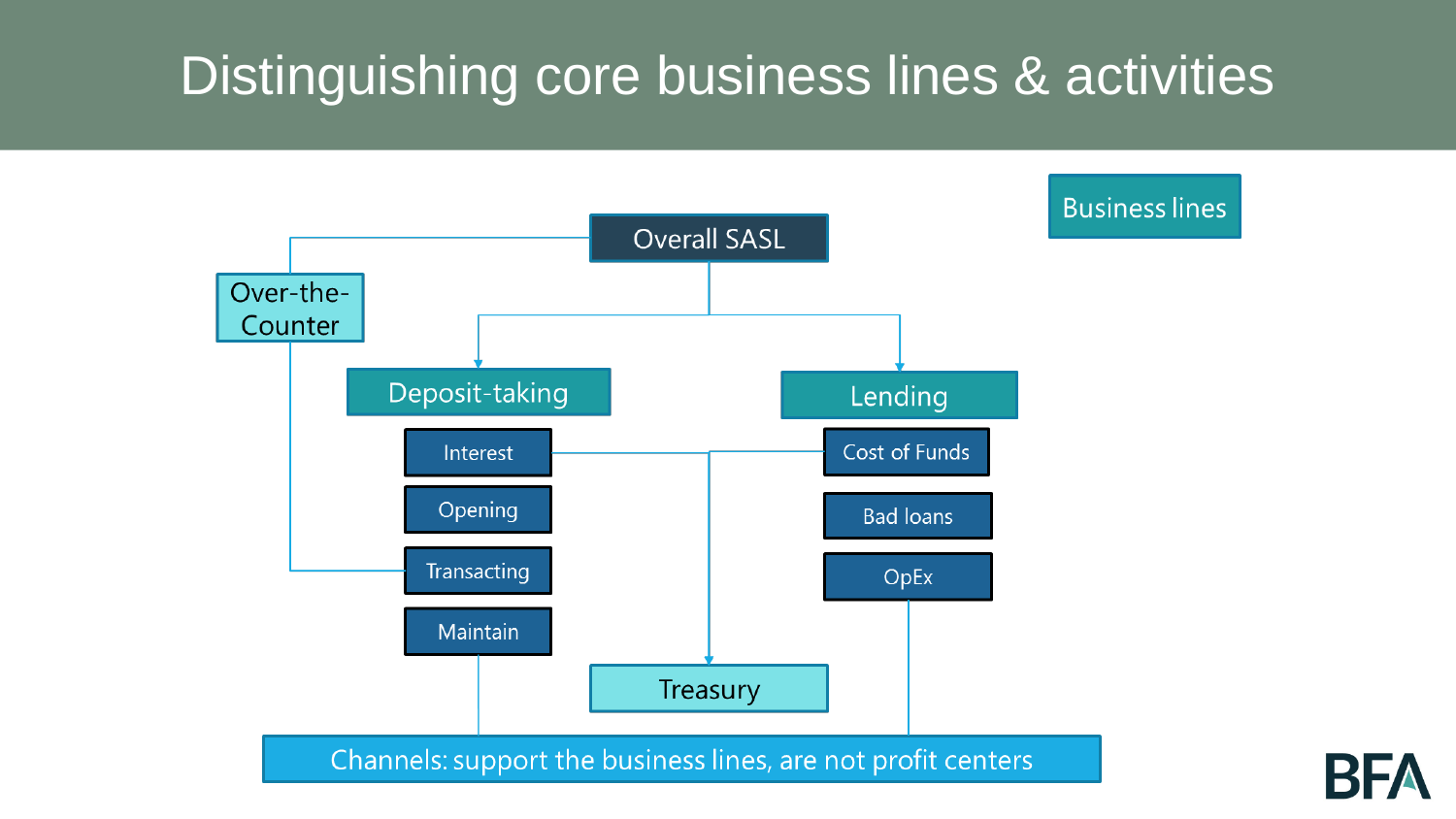## Framing the 4 key elements of the deposit-taking business case

#### **Origination**

- Cost to acquire new customer and open deposit account; amortized over estimated life of account
- Income from any fees paid by customers to open accounts (N/A)

#### Maintaining accounts

- Cost of general OpEx to support/service deposit accounts (branch & especially head office)
- Income from any monthly charges to customers to maintain a deposit account (ledger fees)

#### Transaction activity

- Unit costs for a variety of transaction types, distinguishing different channels as applicable
- Income from transaction fees

#### Net interest income

- Interest actually paid to clients on their balances
- Float revenue implied (transfer pricing from lending business, via Treasury)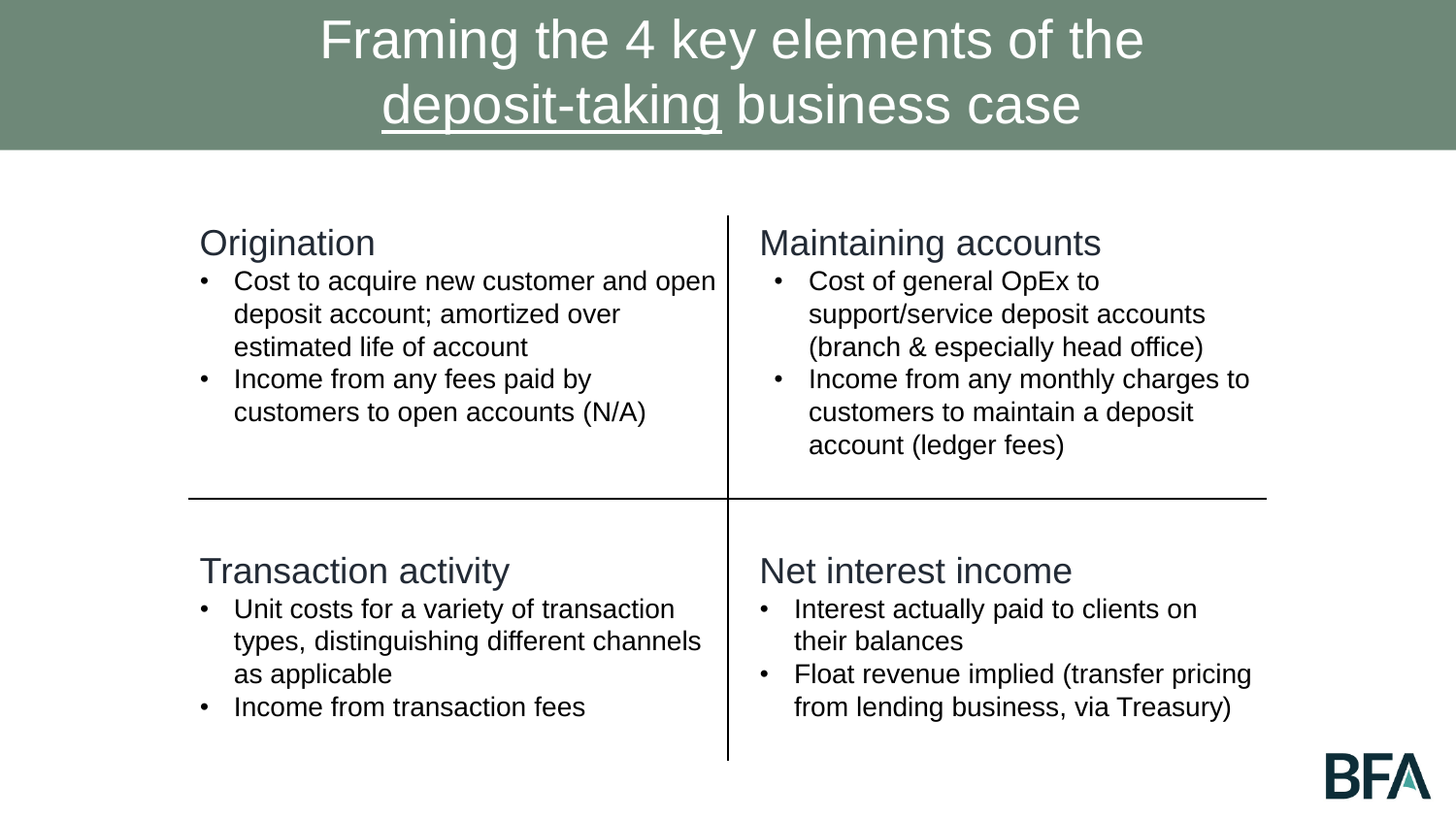## High-level view: Allocating FSP costs to core activities

#### **FSP expenses (% of OpEx)**

- Staff related costs  $(-50%)$
- Other overhead (rent, IT, utilities,  $\bullet$ marketing, transport, etc)  $(-43%)$
- Depreciation & amortization  $({\sim}7\%)$

#### **Identified core activities**

- 1. Loan Origination & Servicing
- **Deposit Account Origination**
- 3. Transactions (cash & noncash)
- 4. Deposit Account Maintenance
- 5. Treasury

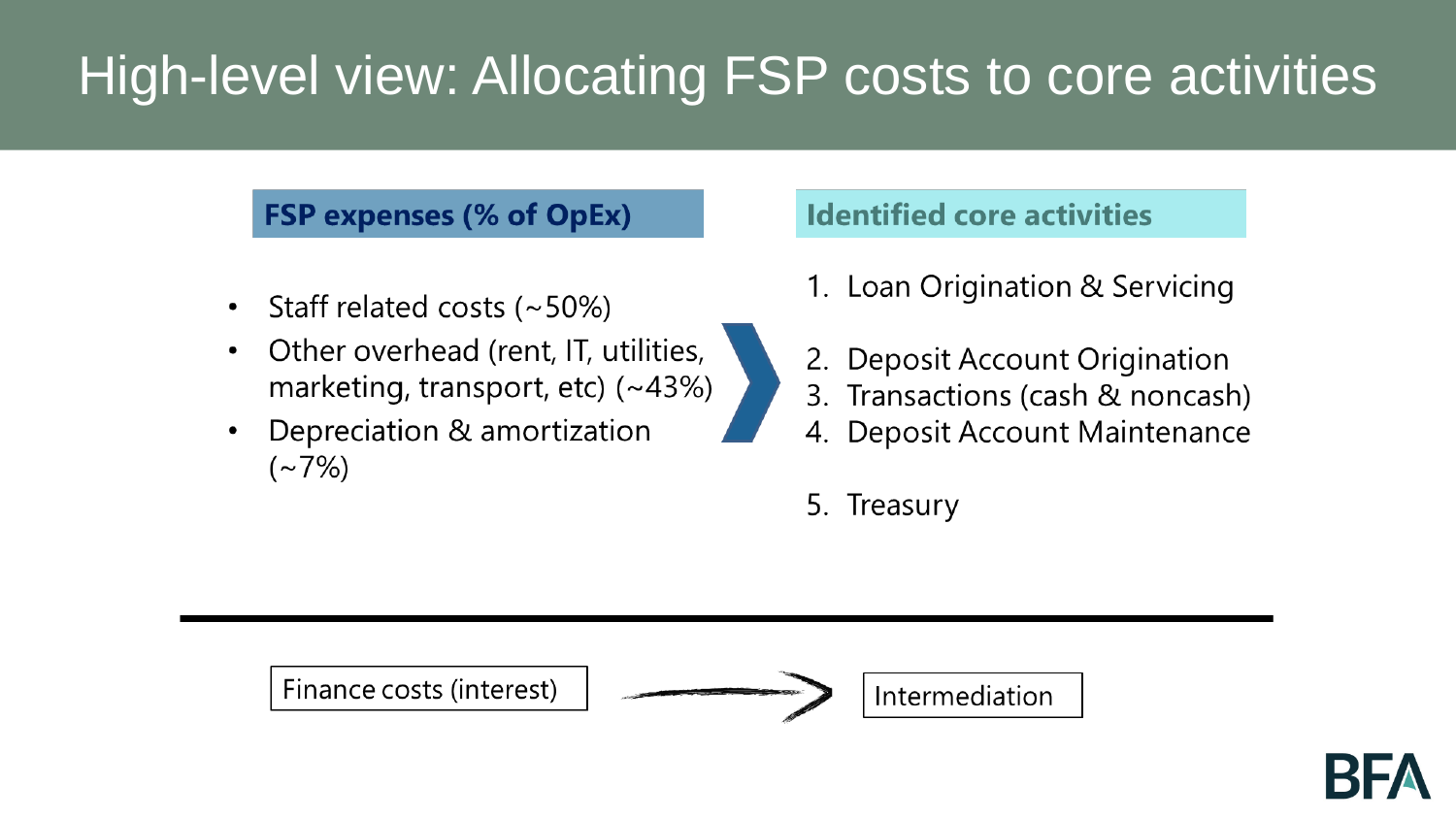### Allocating income & expenses to two core business lines

| Overall FSP Income Statement (USD)         |              |  |
|--------------------------------------------|--------------|--|
| Lending revenue (interest + fees)          | 10,610,000   |  |
| Lending risk/loss provision (net change)   | $-75,000$    |  |
| Deposit-taking revenue (fees)              | 500,000      |  |
| Treasury revenue (investment income)       | 250,000      |  |
| Treasury revenue (forex & other cap gains) | 125,000      |  |
| Total revenue (net of provision)           | 11,410,000   |  |
| Deposit-taking interest expense            | $-1,100,000$ |  |
| <b>Treasury interest expense</b>           | $-2,400,000$ |  |
| <b>Total interest expense</b>              | $-3,500,000$ |  |
| Net contribution before OpEx               | 7,910,000    |  |
| <b>DpEx</b>                                | $-8,100,000$ |  |
| Net profit (pre-tax)                       | $-190,000$   |  |
|                                            |              |  |

| Lending business line                        |              | Deposit-taking business line                       |              |
|----------------------------------------------|--------------|----------------------------------------------------|--------------|
| Interest revenue (including fees)            | 10,500,000   | Fee revenue (includes remittance fees)             | 500,000      |
|                                              |              | Overdraft interest income                          | 110,000      |
| Lending risk/loss provision (net change)     | $-75,000$    | Implied interest income (internal transfer         |              |
| Gross yield                                  | 10,425,000   | pricing)                                           | 2,800,000    |
| Interest expense (internal transfer pricing) | $-4,150,000$ | Implied fee income (internal transfer pricing)     | 625,000      |
| Net interest margin                          | 6,275,000    | Interest from reserves                             |              |
|                                              |              | Total revenue                                      | 4,035,000    |
| Lending OpEx - Branch/Channels               | $-3,650,000$ | Interest expense                                   | $-1,100,000$ |
| Lending OpEx - HQ                            |              | Net interest margin                                | 2,935,000    |
| Lending OpEx - internal transfer to D/T      |              | Deposit-taking OpEx - Branch/Channels              | $-4,450,000$ |
| for trx                                      | $-625,000$   | Deposit-taking OpEx - HQ                           |              |
|                                              |              | Treasury share                                     | $-300,000$   |
| Treasury share                               | $-375,000$   |                                                    |              |
| Net profit (loss) for lending business line  | 1,625,000    | Net profit (loss) for deposit-taking business line | $-1,815,000$ |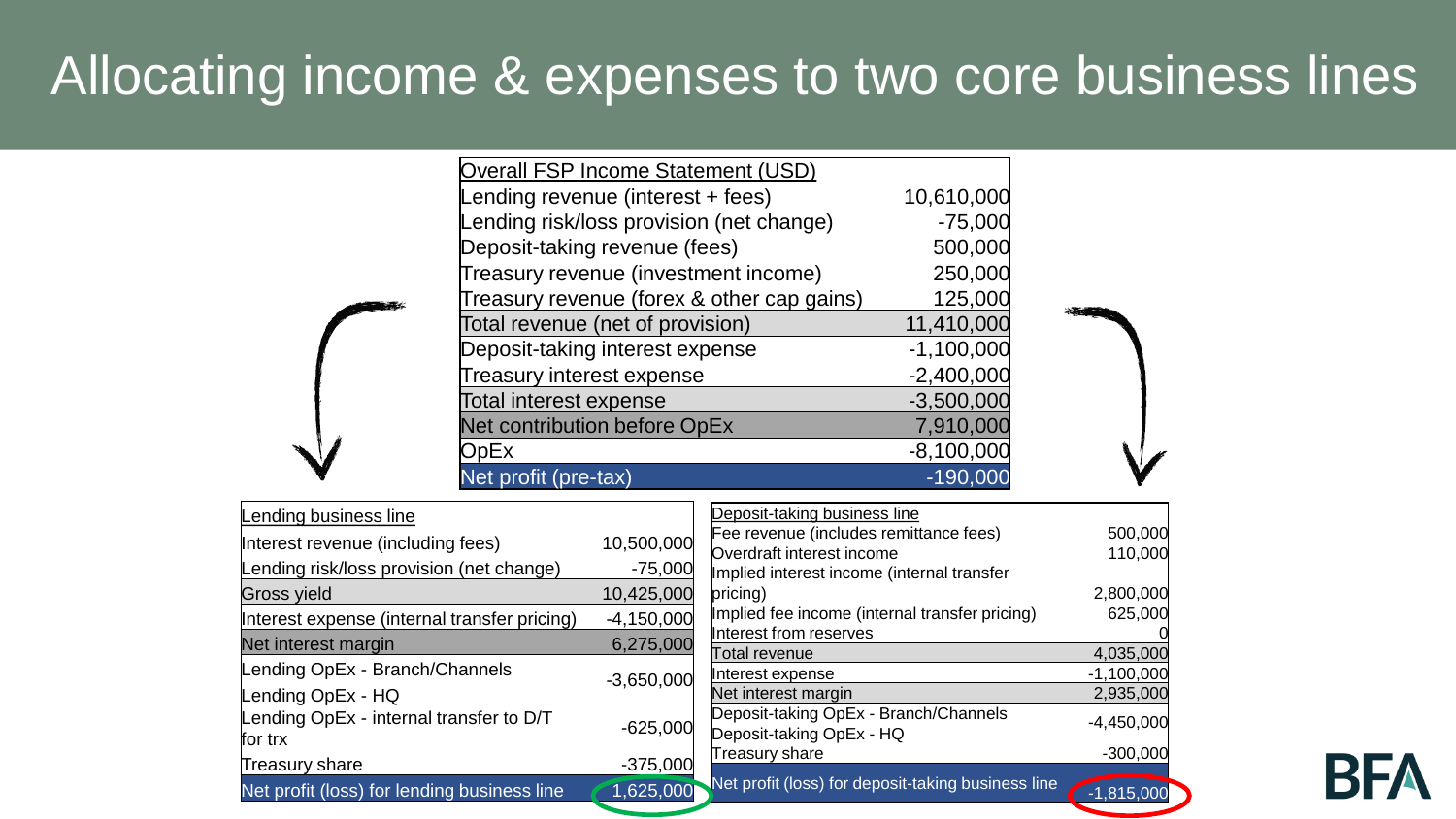### SASL: Lending Business Profitability, as % of Portfolio





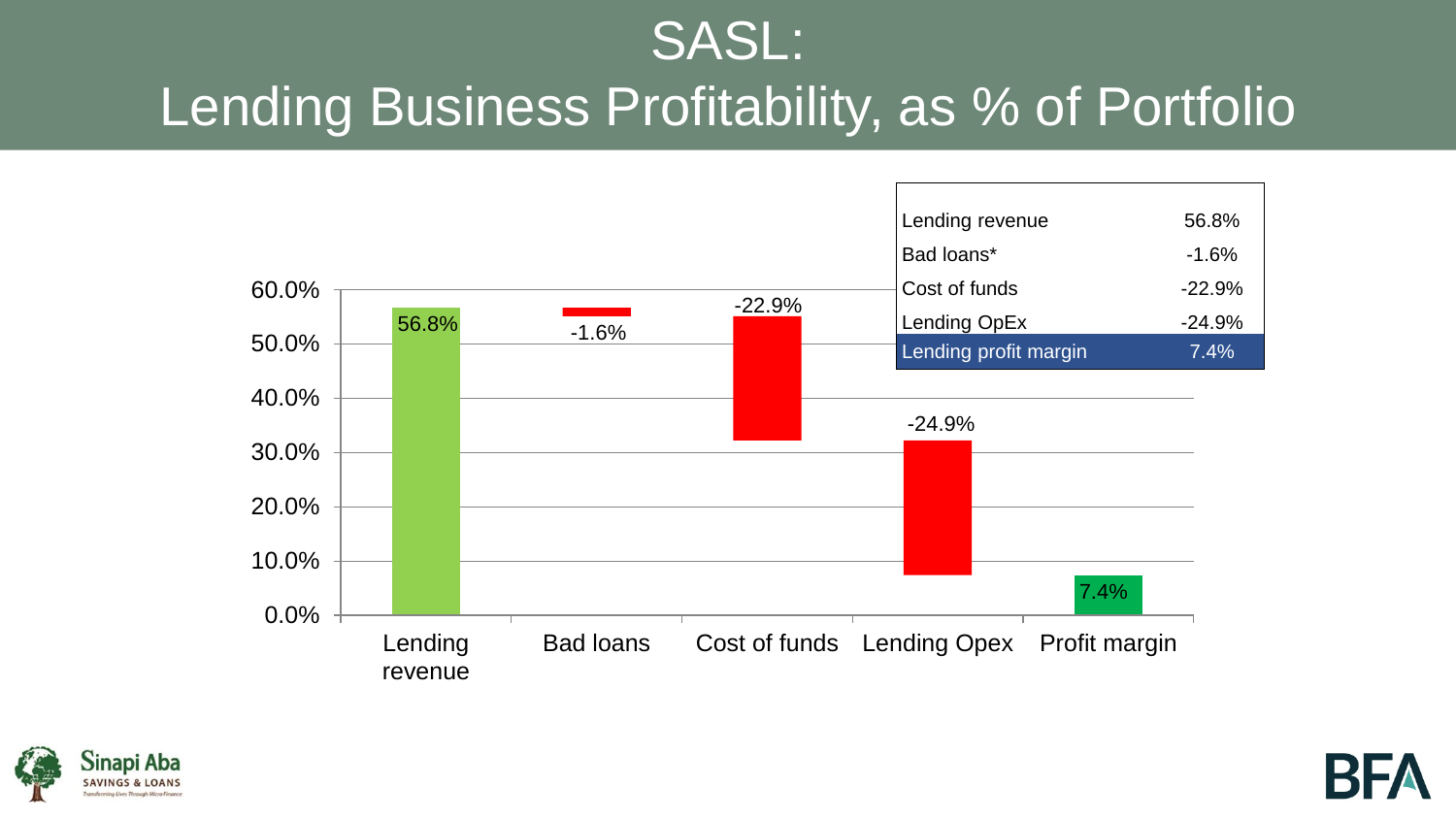### SASL: Account Level Profitability

Each column shows an account level view of annual profitability, for 1 account (average account) for the respective channel/product. The blue boxes at bottom compare the so-called "true all-in" cost of funds for deposits mobilized in the respective channel/product.

| All amounts in GHC                                              | <b>Branch (Non-</b><br><b>Susu, 2015)</b> | as $%$ | Susu (2015)  | as $%$   | <b>Susu Pro</b><br>Forma (2017) | $\overline{as} %$ |
|-----------------------------------------------------------------|-------------------------------------------|--------|--------------|----------|---------------------------------|-------------------|
| Average account profile                                         |                                           |        |              |          |                                 |                   |
| Transactions per year                                           | 16.60                                     |        | 35.01        |          | 35.01                           |                   |
| Deposit balance                                                 | 213                                       | 100%   | 118          | 100%     | 136                             | 100%              |
| Account profitability analysis                                  |                                           |        |              |          |                                 |                   |
| Implied interest income                                         | 44.00                                     | 21%    | 24.41        | 21%      | 28.04                           | 21%               |
| Interest expense                                                | $-22.94$                                  | $-11%$ | 0.00         | $U$ $70$ | 0.00                            | 0%                |
| Net interest income                                             | 21.07                                     | 10%    | 24.44        | 21%      | 28.04                           | 21%               |
| Origination cost (amortized)                                    | $-16.90$                                  | $-8%$  | $-16.92$     | $-14%$   | $-10.15$                        | $-7%$             |
| Trx fee income                                                  | 4.87                                      | 2%     | 0.71         | 1%       | 0.71                            | 1%                |
| Cost of trx activity                                            | $-24.48$                                  | $-11%$ | $-17.46$     | $-15%$   | $-10.47$                        | $-8%$             |
| Ledger fee income                                               | 1.74                                      | 1%     | 0.00         | لعم      | 0.00                            | 0%                |
| Maintenance cost                                                | $-22.94$                                  | $-11%$ | $-22.94$     | $-19%$   | $-22.94$                        | $-17%$            |
| Annual (loss per account)                                       | $-36.64$                                  |        | $-32.20$     |          | $-14.82$                        |                   |
| Total # of accounts in this                                     |                                           |        |              |          |                                 |                   |
| channel                                                         | 197,840                                   |        | 120,768      |          | 135,000                         |                   |
| Entire portfolio                                                | $-7,249,549$                              |        | $-3,888,654$ |          | $-2,000,375$                    |                   |
| All-in true cost of funds (all above<br>except interest income) | $-38%$                                    |        | $-48%$       |          | $-32%$                          |                   |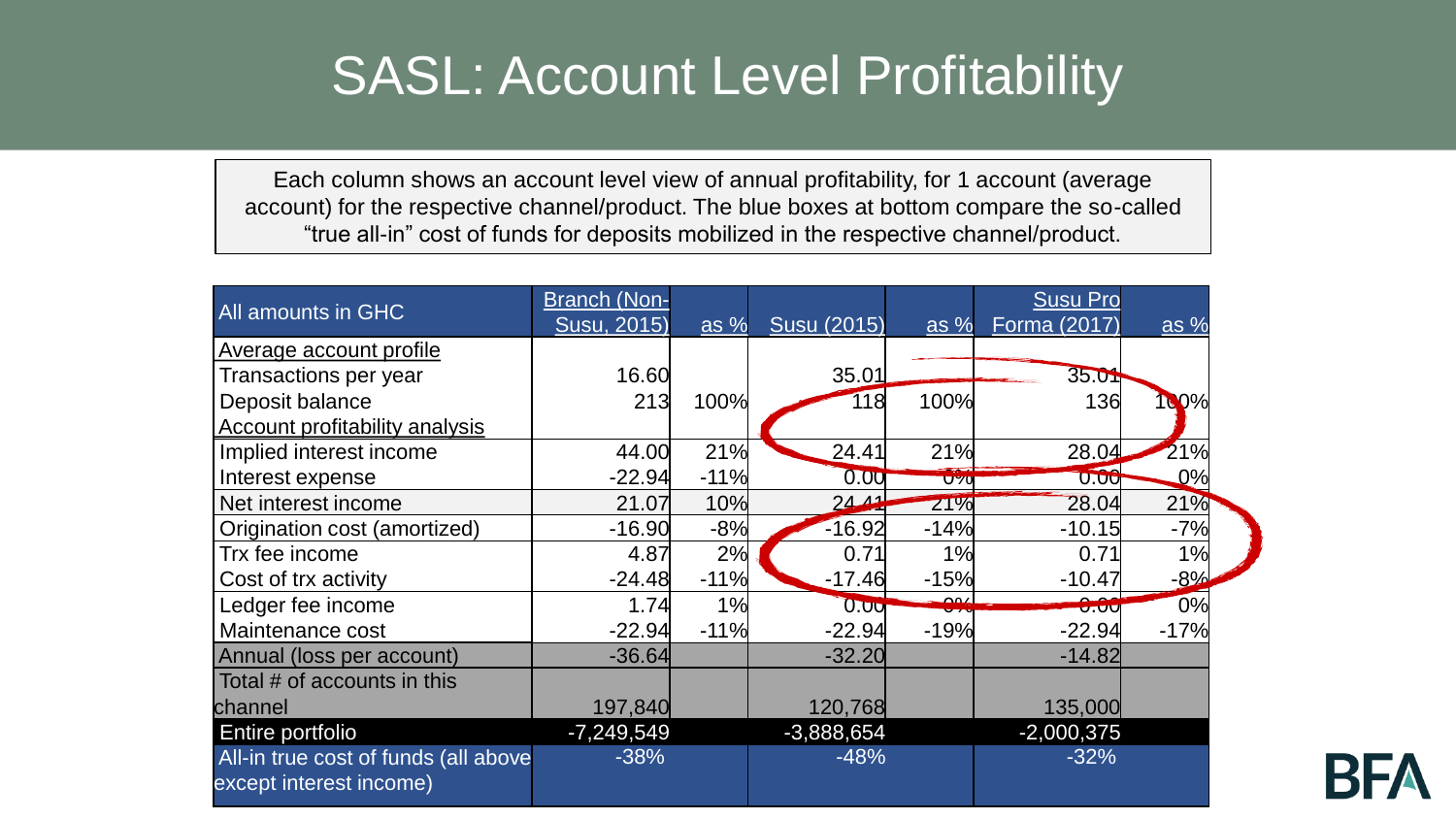### Comparing "true all-in" cost of funds

|                                                                 | <b>Branch</b><br>(Non-<br>Susu)<br>deposits,<br>2015 | Susu deposits,<br>2015 | Susu deposits,<br>pro forma, 2017 | Wholesale<br>borrowing,<br>2015-2017 |
|-----------------------------------------------------------------|------------------------------------------------------|------------------------|-----------------------------------|--------------------------------------|
| Interest only                                                   | 10.7%                                                | $0\%$                  | $0\%$                             | 22.9%                                |
| <b>Operating costs</b><br>(net of fee income)                   | 27.1%                                                | 47.8%                  | 31.5%                             | 1.0%<br>(Roughly<br>estimated)       |
| Adjustment for transfer<br>pricing<br>(loan payment processing) | $-4.4%$                                              | $-4.4%$                | $-4.4%$                           | N/A                                  |
| True all-in cost of funds                                       | 33.4%                                                | 43.4%                  | 27.1%                             | 23.9%                                |
| api Aba                                                         |                                                      |                        |                                   |                                      |

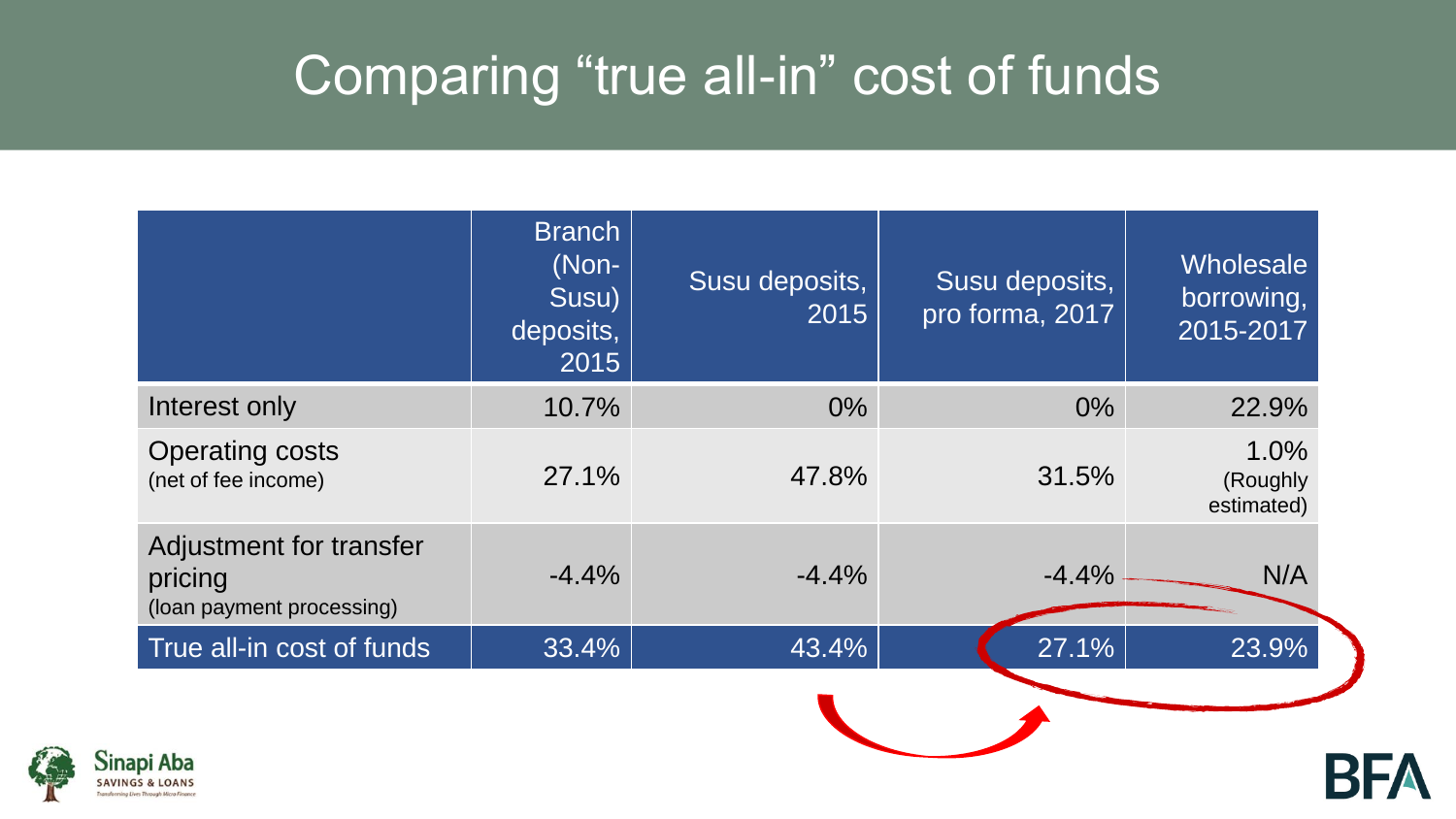

### Q & A



Mary Pat McVay **Opportunity** International



Kwaku Acheampong Sinapi Aba Savings and Loans



Jeff Abrams Bankable Frontier Associates